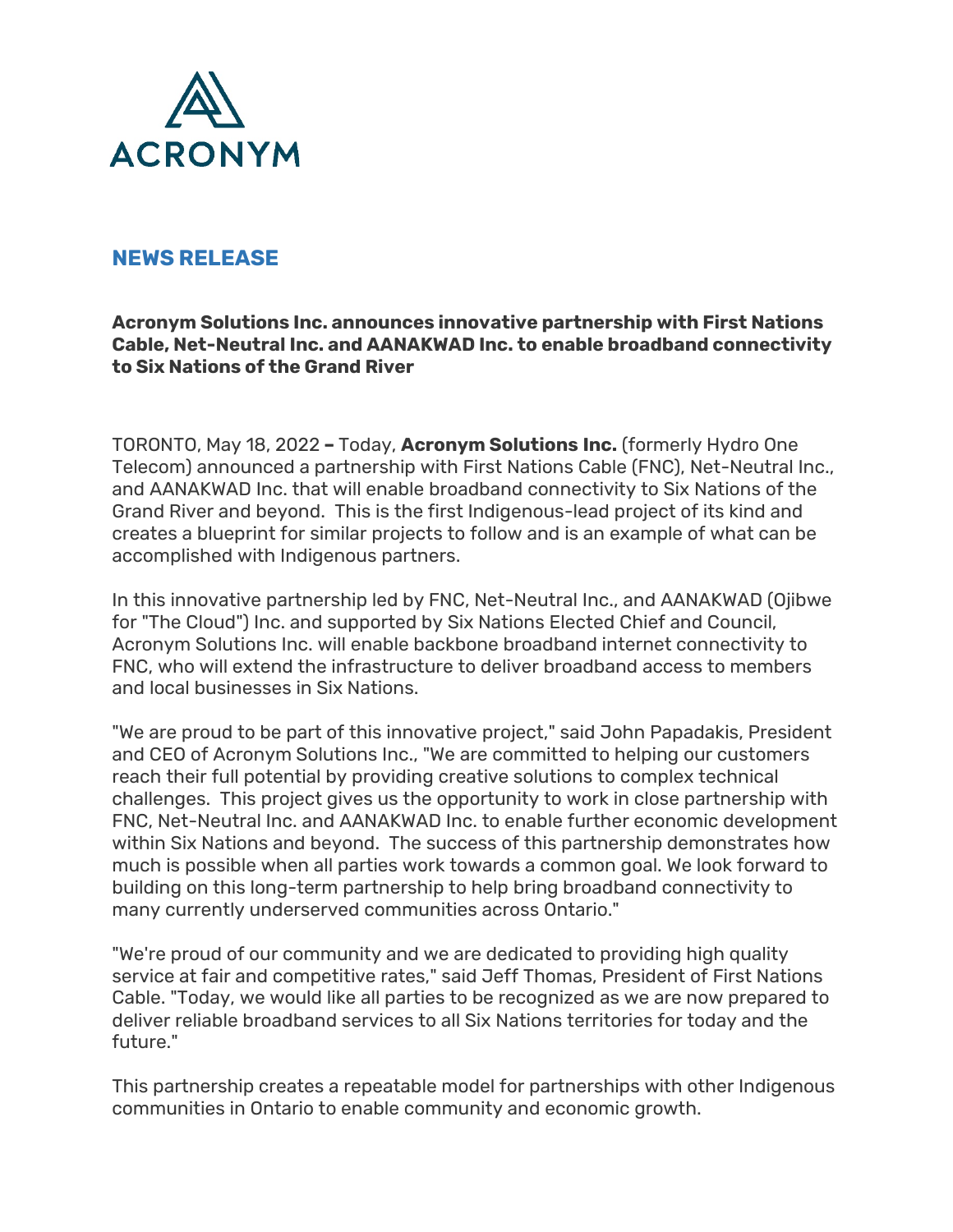### **About Acronym Solutions**

Acronym Solutions Inc. (formerly Hydro One Telecom) is a full-service Information and Communications Technology (ICT) company that provides a range of scalable and secure network connectivity, cloud, cybersecurity and operational solutions. We support Ontario-based businesses, large enterprises, service providers, healthcare providers, public sector organizations and agencies, utilities and school boards. We leverage our extensive expertise to design and build customized, fully scalable solutions to help our customers grow their business and realize their full potential. With more than 20 years' experience managing the communications network that enables Ontario's electrical grid, Acronym is uniquely positioned to understand the mission critical needs of any business and deliver the innovative and reliable services that respond to the changing demands of a postpandemic business environment and support rapid growth and digital transformation initiatives.

## **About First Nations Cable Inc.**

First Nations Cable has been serving the Six Nations of the Grand River since 1989 and has been licensed by the CRTC since 1992. We feel that supporting local business, local industry, local employers, and the local workforce should be a top priority to ensure our future growth as a community. First Nations Cable and Six Nations Internet have been pioneers of broadband connectivity in our community. Recent times have shown us just how important Internet service is, not just for entertainment but as a crucial part of business and education. Over the years, we have continually invested in our infrastructure to improve service for our customers. We make strides in performance and reliability every day.

### **About Net-Neutral Inc.**

Net-Neutral Inc. is a carrier neutral, high-performance internet, computing and cloud service provider. Net-Neutral Inc. built and then upgraded the CKRZ transmitter from 250 watts to 5000 watts and is proud of creating a network access point of presence that enables Indigenous communities to become their own independent Internet Service Providers (ISP). Net-Neutral is helping create the vital infrastructure, terrestrial fibre and satellite network for Indigenous digital economies that will be a global portal for Indigenous languages and dialects, a multi-media cloud for film and video, and cloud content storage platform for North America (Canada & USA).

# **ABOUT AANAKWAD Inc. (Ojibwe meaning "The Cloud")**

AANAKWAD Inc. is a wholly Indigenous licensed internet service provider from the Mississauga's of the Credit Frist Nation. Through Net-Neutral and Neutral Skies, fibre and satellite networks, AANAKWAD Inc. will provide Indigenous cloud to